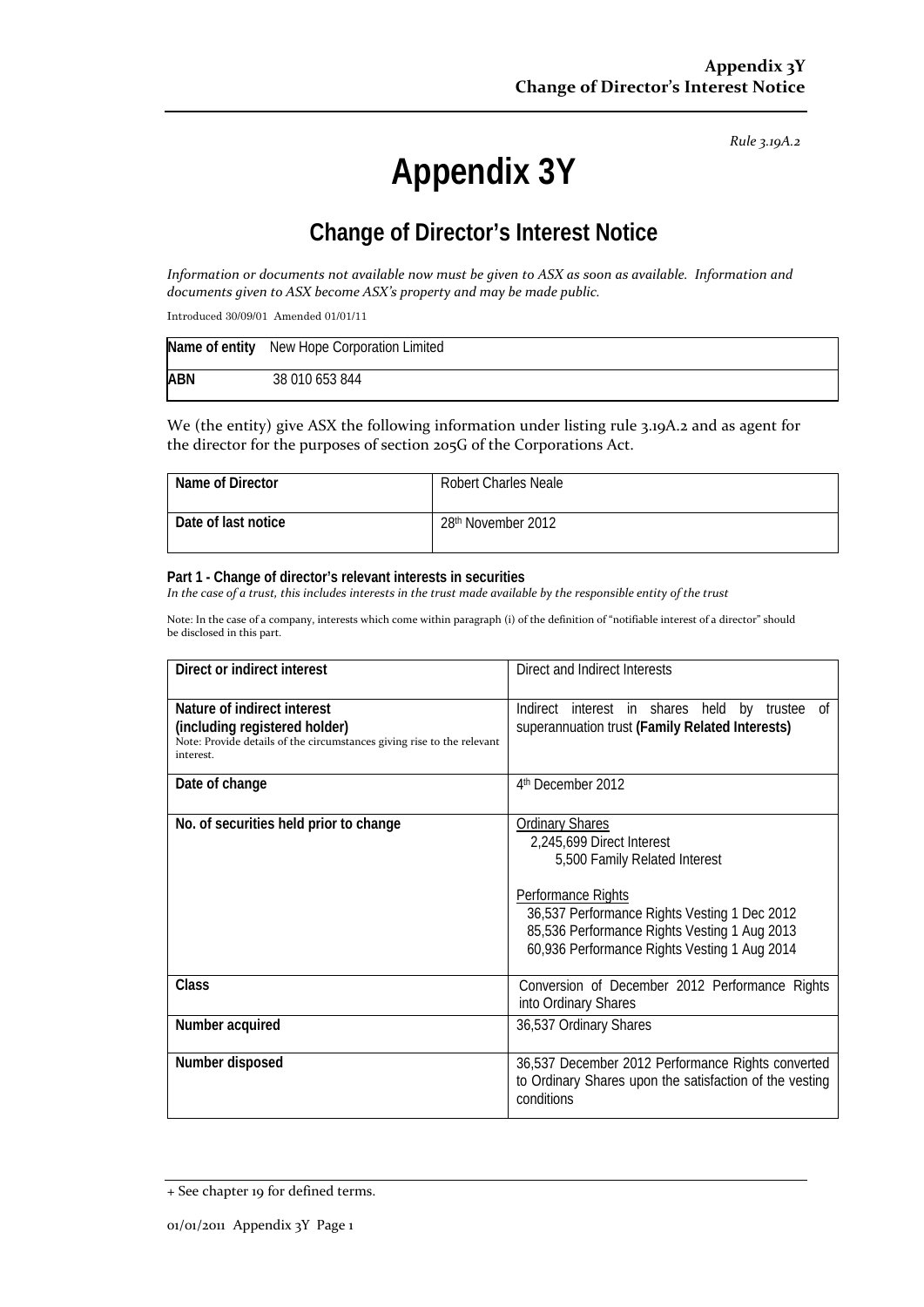| Value/Consideration<br>Note: If consideration is non-cash, provide details and estimated<br>valuation                                                                      | Nil                                                                                                                                                                                                               |
|----------------------------------------------------------------------------------------------------------------------------------------------------------------------------|-------------------------------------------------------------------------------------------------------------------------------------------------------------------------------------------------------------------|
| No. of securities held after change                                                                                                                                        | <b>Ordinary Shares</b><br>2,282,236 Direct Interest<br>5,500 Family Related Interest<br><b>Performance Rights</b><br>85,536 Performance Rights Vesting 1 Aug 2013<br>60,936 Performance Rights Vesting 1 Aug 2014 |
| Nature of change<br>Example: on-market trade, off-market trade, exercise of options,<br>issue of securities under dividend reinvestment plan, participation in<br>buy-back | Acquisition of Ordinary Shares following the vesting of<br>Performance Rights issued under the Employee<br>Performance Rights Share Plan                                                                          |

### **Part 2 – Change of director's interests in contracts**

Note: In the case of a company, interests which come within paragraph (ii) of the definition of "notifiable interest of a director" should be disclosed in this part.

| Detail of contract                                                                                                                                                          | <b>None</b>    |
|-----------------------------------------------------------------------------------------------------------------------------------------------------------------------------|----------------|
| Nature of interest                                                                                                                                                          | Not applicable |
| Name of registered holder<br>(if issued securities)                                                                                                                         | Not applicable |
| Date of change                                                                                                                                                              | Not applicable |
| No. and class of securities to which<br>interest related prior to change<br>Note: Details are only required for a contract in<br>relation to which the interest has changed | Not applicable |
| Interest acquired                                                                                                                                                           | <b>None</b>    |
| Interest disposed                                                                                                                                                           | None           |
| <b>Value/Consideration</b><br>Note: If consideration is non-cash, provide details<br>and an estimated valuation                                                             | Not applicable |
| Interest after change                                                                                                                                                       | <b>None</b>    |

## Part 3 – <sup>+</sup>Closed period

| Were the interests in the securities or contracts detailed   No      |  |
|----------------------------------------------------------------------|--|
| above traded during a <sup>+</sup> closed period where prior written |  |
| clearance was reguired?                                              |  |

<sup>+</sup> See chapter 19 for defined terms.